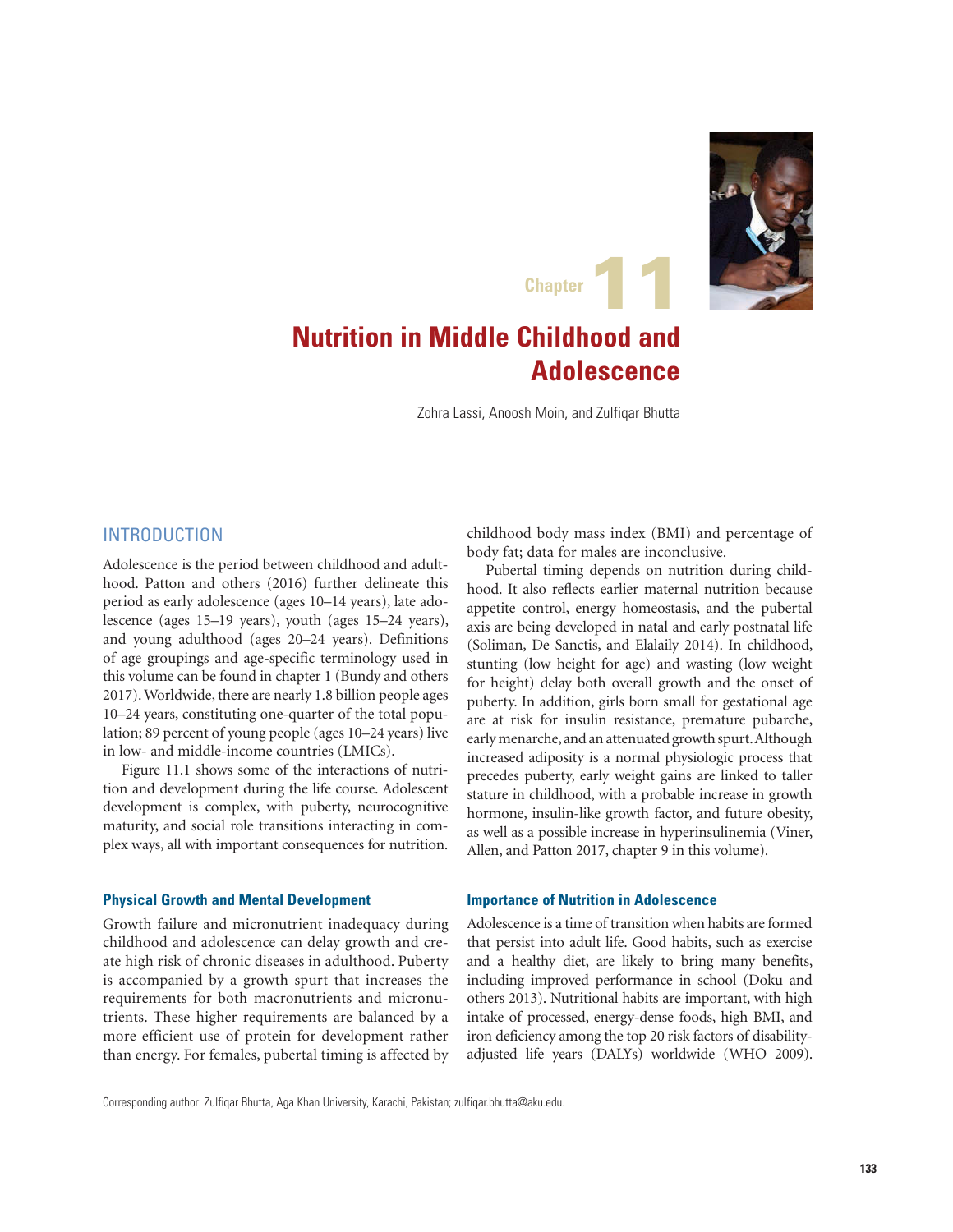



Such factors pose risks for later-life noncommunicable diseases, which are responsible for two of every three deaths globally (Sawyer and others 2012).

Most studies and guidelines on eating behavior are from high-income countries (HICs). The 2010 U.S. dietary guidelines for adolescents (ages 9–18 years), for example, suggest that girls require 1,400–2,400 calories per day and boys require 1,600–3,200 because of their typically larger frames and muscle mass. However, any teenager involved in athletic physical activity can require up to 5,000 calories per day (Caprio and others 1994).

The available studies suggest that adolescents are becoming more independent in their food choices, more likely to be influenced by their peers, and less likely to pick healthy foods (Seymour, Hoerr, and Huang 1997). Other factors that affect their overall nutrition include the kinds of foods available at home, amount of time available to make food (Venter and Winterbach 2010), knowledge of food content (Li and others 2008), and ability to purchase snacks (Ahmed and others 2006). Sociodemographic, behavioral, and environmental factors are also linked to different patterns of adolescent nutrition. Sociodemographic factors include socioeconomic status, age, sex, location, and degree of urbanization. Behavioral factors include patterns of beverage intake, portion sizes, dieting, family dinners, eating in

front of and viewing television, and skipping meals (especially breakfast). Environmental factors include eating or buying food prepared outside the home, maternal education and employment, and parental diet (Moreno and others 2014).

Gender norms are often more harmful than beneficial with regard to nutrition and physical activity. Girls are exposed to a culture of overdieting and unhealthy weight loss more often than boys, and many believe that exercise is unfeminine and that athletic women are masculine. Qualities encouraged in sports, such as strength, dominance, and competition, are also considered unfeminine. Spencer, Rehman, and Kirk (2015) found that girls prioritize body image over health. Dror and Allen (2014) reviewed consumption of dairy products in developed countries and found that girls consume less dairy than recommended because they think it causes weight gain, and because their parents either do not consume dairy or do not urge their children to do so, among other reasons. Although the media, parents, and peers can foster negative images, they can also help introduce healthier approaches to weight control and nutrition (Spencer, Rehman, and Kirk 2015).

This chapter discusses the evidence on nutrition for children ages six to nine years and for adolescents, including undernutrition, overweight and obesity, micronutrient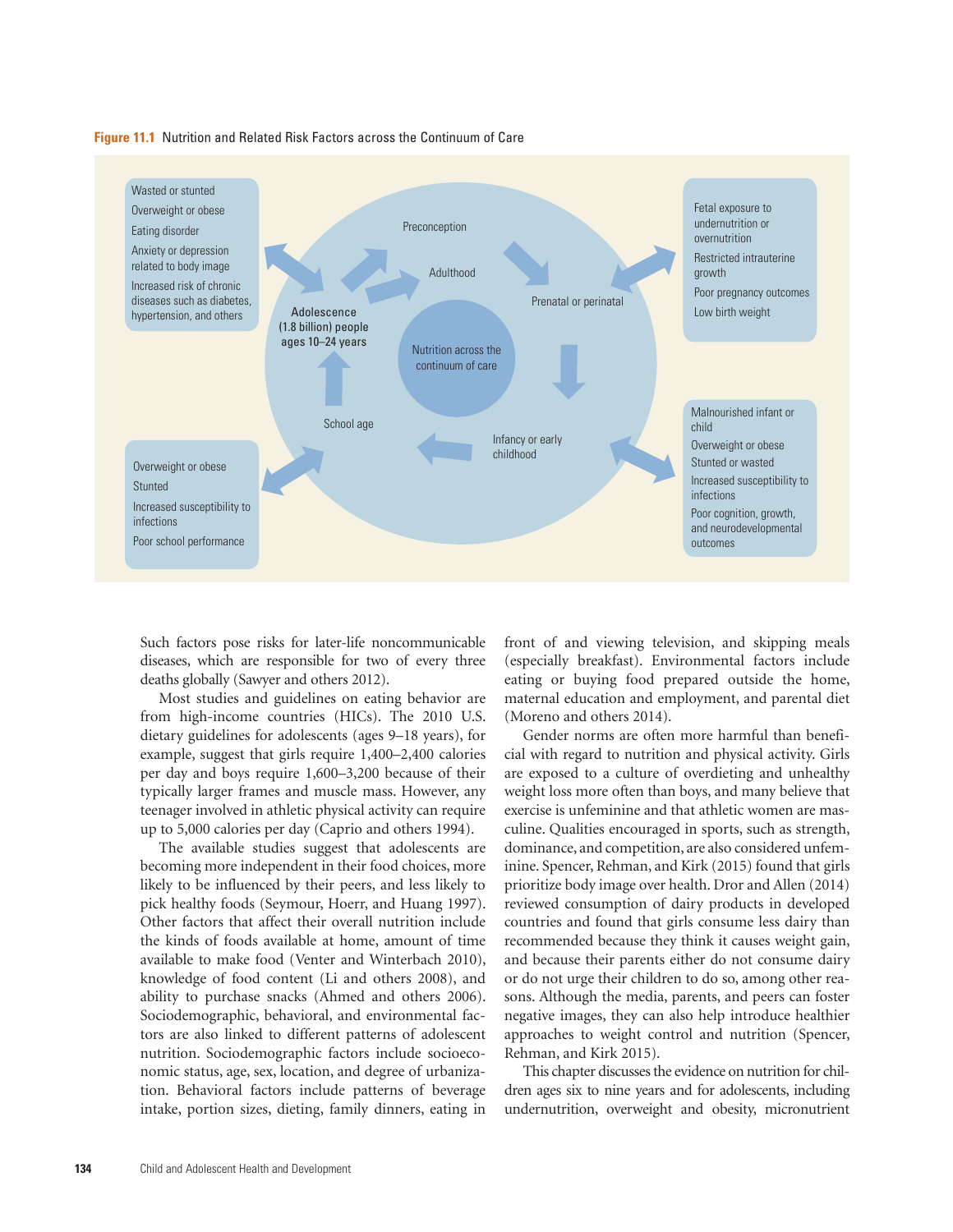deficiencies, nutrition for pregnant adolescents, and eating disorders. Each section discusses the issue and then presents evidence on the effectiveness of interventions to address it. Chapter 3 of this volume (Galloway 2017) discusses global nutrition outcomes at ages 5 to 19.

# UNDERNUTRITION

Statistics on undernutrition—including wasting, stunting, anemia, and vitamin A deficiency—in children younger than age five years are well known, but data on undernutrition specifically in adolescents are rare. In the least developed countries, the prevalence of adolescent underweight is 22 percent (UNICEF 2014) and is associated with various health risks. Undernutrition is linked to lower gut immunity, decreased protective secretions, and low innate and acquired immunity (Seidenfeld, Sosin, and Rickert 2004).

Undernourished adolescents have commonly experienced stunted growth in childhood. Undernutrition in early life can result in fewer pancreatic cells that produce insulin. Although this deficit is compensated for in adolescence, with stunted adolescents having more peripheral insulin receptors, this compensation contributes to increased accumulation of fat (Rytter and others 2014). Stunted children, adolescents, and adults have higher rates of later arterial hypertension. Undernutrition in childhood and adolescence also results in constant physiologic and psychologic stress, increasing the production of stress hormones that weaken the body and decreasing the production of thyroid hormones and insulin-like growth factor that regulate growth.

Marshall, Burrows, and Collins (2014) have suggested that dietary intake is generally inadequate for children and adolescents in LMICs (table 11.1), and adolescents do not fulfill their daily nutritional requirements. Furthermore, disparity is high among adolescents from lower socioeconomic profiles as compared with their wealthier counterparts.

## **Prevalence of Undernutrition**

Data on undernutrition in adolescents are underrepresented in global databases, although some smaller studies report regional data. Among adolescents ages 10–14 years, protein energy malnutrition affects 12 girls per 100,000 in Africa and 3 girls per 100,000 in the Eastern Mediterranean (WHO 2014). Matsuzaki and others (2015) studied 722 adolescents and young adults in India from 2003 to 2005 and found mean BMI of 16.8 kilograms/square meter in adolescents and 19.3 kilograms/square meter in young adults. Thomas, Srinivasan, and Sudarshan (2013) studied 409 students in rural India and found that 39 percent were thin (BMI below the 5th percentile for age) and 59 percent were stunted. Lopes and others (2013) studied 523 adolescents (ages 12–18 years) in urban Brazil and found that 9 percent were stunted and 24 percent were overweight, with 36 percent of families having mild and 24 percent having moderate to severe food insecurity. Stunting was associated with low intake of calcium and iron, whereas food insecurity was associated with low intake of protein and calcium. In a study of 23,496 students (ages 11–17 years) conducted in seven African countries (Benin, Djibouti, the Arab Republic of Egypt, Ghana, Malawi,

| <b>Study</b>                                    | <b>Findings</b>                                                                                                                                                                                                                                                                                                         |
|-------------------------------------------------|-------------------------------------------------------------------------------------------------------------------------------------------------------------------------------------------------------------------------------------------------------------------------------------------------------------------------|
| Marshall, Burrows, and<br>Collins 2014          | Most school-age children in LMICs eat plant-based foods, fewer than 50 percent consume dairy, breakfast is the<br>most often skipped meal, and consumption of processed foods is increasing.                                                                                                                            |
| Doku and others 2013;<br>Ochola and Masibo 2014 | In Ghana, 31 percent of those ages 12–18 years ate breakfast fewer than four days a week, 56 percent rarely ate<br>fruits, 48 percent rarely ate vegetables, and boys were more physically active than girls.                                                                                                           |
| Barugahara, Kikafunda, and<br>Gakenia 2013      | In Uganda, girls ages 11–14 years achieved the World Health Organization daily requirements in the following<br>proportions: 30 percent for folate, 36 percent for energy, 54 percent for iron and riboflavin, 59 percent for protein,<br>61 percent for vitamin A, 89 percent for vitamin C, and 92 percent for fiber. |
| Kawade 2012                                     | In India, school-going girls (ages 10–16 years) were deficient in zinc, with 50 percent having cognitive<br>impairments.                                                                                                                                                                                                |
| Nago and others 2010                            | In Benin, adolescents (ages 13–19 years) received 40 percent of their daily diet from food prepared outside the<br>home, accounting for 75 percent of their daily energy intake.                                                                                                                                        |
| Alam and others 2010                            | In Bangladesh, consumption of nonstaple good-quality food items within the last week were less frequent and<br>correlated positively with the household asset quintile.                                                                                                                                                 |

## **Table 11.1** Dietary Intake of Children and Adolescents

Note: LMICs = low- and middle-income countries.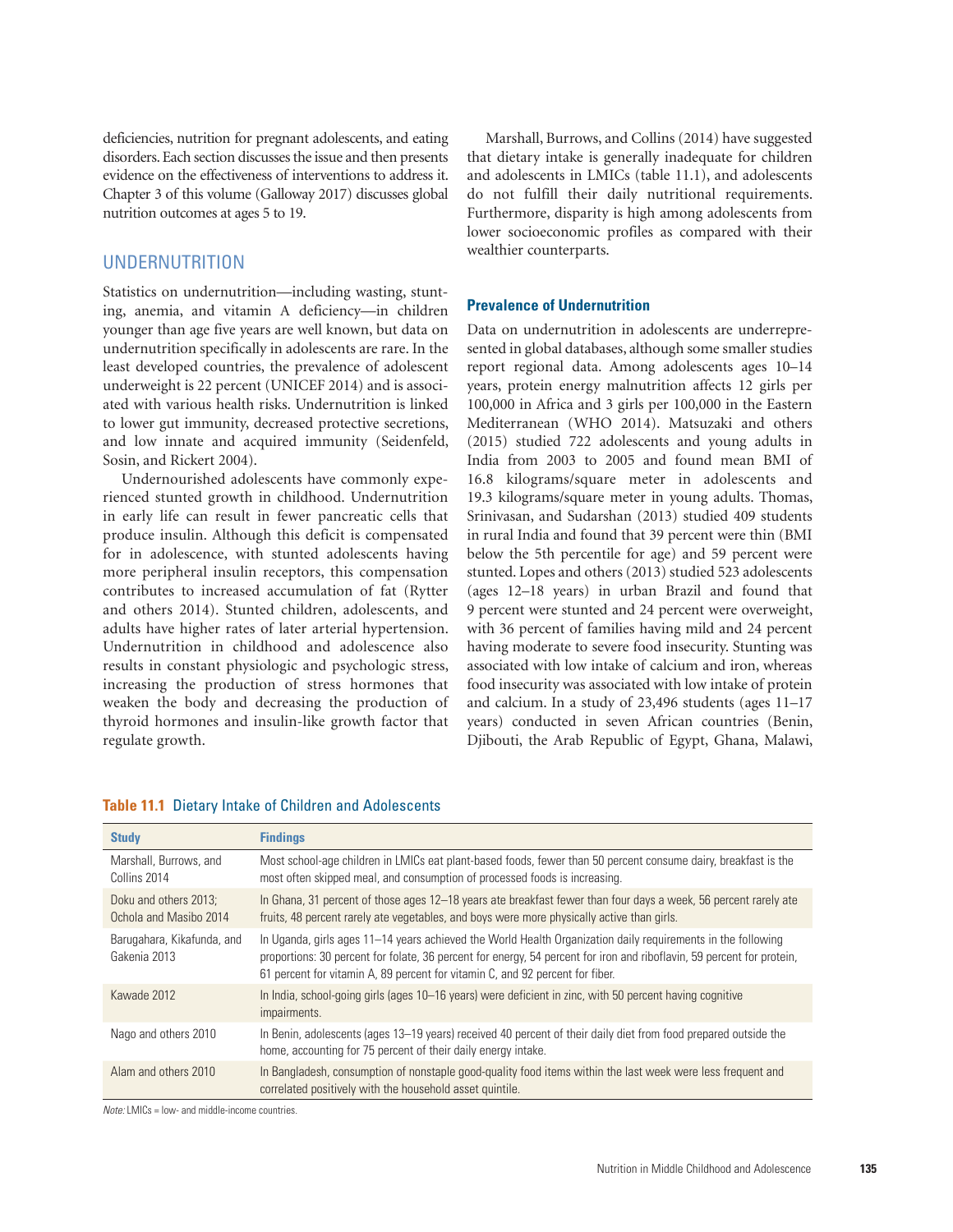| <b>Study</b>                       | <b>Intervention</b>                                                                                                                                                                                                                                                                                          | <b>Outcome</b>                                                                            |
|------------------------------------|--------------------------------------------------------------------------------------------------------------------------------------------------------------------------------------------------------------------------------------------------------------------------------------------------------------|-------------------------------------------------------------------------------------------|
| Creed-Kanashiro and others<br>2000 | Nine-month intervention consisting of participatory training<br>with community kitchen leaders, educational materials,<br>increased access to heme iron (chicken liver and blood) in<br>first five months                                                                                                    | Anemia: RR, 0.32; 95% CI, 0.15 to 0.69<br>Iron deficiency: RR, 0.78; 95% CI, 0.37 to 1.63 |
| Mann, Kaur, and Bains 2002         | Iron (60 milligrams per day) as well as energy<br>supplementation (in the form of pinnies to energy deficient<br>group for three months)                                                                                                                                                                     | Hemoglobin: mean difference, -0.10; 95% CI,<br>$-0.46$ to $0.26$                          |
|                                    | Pinnies were prepared from whole wheat flour, semolina,<br>whole soy flour, refined oil, sugar, whole milk powder, and<br>crushed groundnut kernels in the rations. A 60 gram pinni<br>provided 325 kilocalories. The subjects were supplemented<br>with 1.5–3 pinnies according to their energy deficiency. |                                                                                           |

**Table 11.2** Summary Estimates of Effectiveness of Interventions for Undernutrition in Adolescence

 $Note: Cl = confidence interval: RR = relative risk.$ 

Mauritania, and Morocco), Manyanga and others (2014) found that almost 16 percent of girls and 25 percent of boys were underweight. The highest prevalence of underweight was found in males in Ghana (34 percent), and the lowest was found in females in Egypt (10 percent).

#### **Interventions for Undernutrition**

Numerous interventions involving food supplementation have been found to be effective in different age groups, particularly in pregnant women to increase birth weight. However, limited evidence is available for children older than age five years and adolescents. In a study on adolescents (ages 17–19 years) in Peru, Creed-Kanashiro and others (2000) found that a nine-month intervention including participatory training, educational materials, and increased access to heme iron in the first five months reduced anemia. Mann, Kaur, and Bains (2002) supplemented the diet of anemic girls ages 16–20 years in India for three months and found no difference in hemoglobin levels between those consuming adequate and those consuming inadequate calories (table 11.2).

# OVERWEIGHT AND OBESITY

Obesity and overweight are consequences of excess food intake, often combined with genetic factors. Childhood obesity and overweight have been linked to severe obesity in adulthood, with a stronger effect on men. Being overweight as an adolescent is strongly associated with obesity as an adult (Ferraro, Thorpe, and Wilkinson 2003). Guo and others (1994) found that white adolescents (age 18 years) with a BMI above the 60th percentile had a 34 percent (male) and 37 percent (female) chance of being overweight at age 35 years. In Sub-Saharan Africa, being overweight as a child has been linked to significant morbidity and mortality as an adult, with higher BMI associated with type 2 diabetes, hypertension, coronary heart disease (although this effect is not independent of the effect of high adult BMI), asthma, polycystic ovary syndrome, and premature mortality (Park and others 2012; Reilly and Kelly 2011). Furthermore, being above or below a healthy weight has been linked to genetic and environmental factors such as maternal height, age, education, household size, and socioeconomic status (Keino and others 2014).

While undernutrition—especially stunting—continues to be a severe problem, particularly in LMICs, the increasing global trend in child overweight and obesity is alarming because countries have to programmatically deal with the double burden of disease. In rapidly developing and urbanizing societies, diets are becoming more energy dense and processed, yet lacking in fiber and multivitamins, while lifestyles are becoming more sedentary (Popkin 1994). In LMICs, the concern is really the exposure to the nutrient mismatch: starting out with poor fetal nutrition or low birth weight and being overweight in early adulthood, in parallel with the nutrition transition (Adair and Cole 2003; Borja 2013). The role of fetal and early childhood development in establishing risk for noncommunicable disease is discussed in detail in *Disease Control Priorities*, third edition (*DCP3*), volume 5, chapter 6 (Afshin and others 2017), while the policies for addressing unhealthy diet and obesity as risk factors for disease are discussed in Mozaffarian and others (2011), as well as in *DCP3* volume 5, chapter 5 (Bull and others 2017) and chapter 7 (Malik and Hu 2017).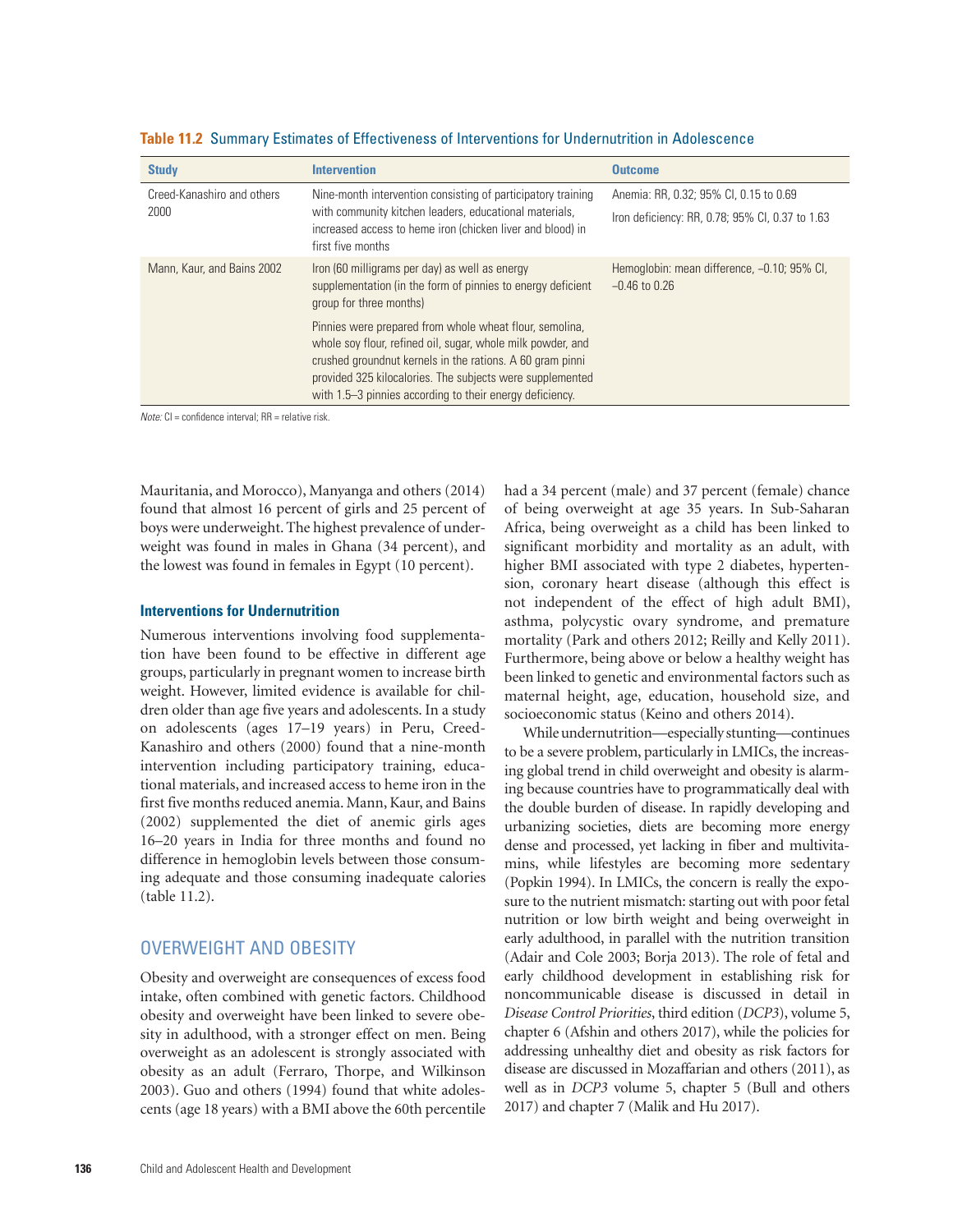Declining physical activity may also be a factor in increasing childhood overweight and obesity. In 85 countries, no more than 50 percent of boys or girls participated in 60 minutes or more of physical activity per day, with the Middle East and North Africa having the lowest ratios for girls (Patton and others 2012). These changes are accompanied by growth that favors urban over rural areas, with the result that overweight and stunted populations reside in the same country (Popkin 1994; Tzioumis and Adair 2014; Usfar and others 2010). This duality can also be found within the same household or even the same person: when energy-dense food is being consumed in a household, an adult could gain weight but be deficient in micronutrients, while a child could lack adequate calories and nutrients and fail to grow appropriately (Tzioumis and Adair 2014).

## **Prevalence of Overweight and Obesity**

Worldwide, from 1980 to 2013, the prevalence of overweight and obesity combined has risen by 27 percent for adults and 47 percent for children (ages 2–19 years) to 37 percent and 13 percent, respectively (Ng and others 2014). Overweight and obesity increased in both LMICs and HICs during this period, increasing to 23 percent from 16 percent for girls and to 24 percent from 17 percent for boys in HICs, and to 13 percent from 8 percent for girls and boys in LMICs. In LMICs, the highest obesity rates are in the Middle East and North Africa, certain Pacific Islands, Caribbean nations, Chile, Costa Rica, Mexico, and Uruguay (Ng and others 2014).

In Latin America and the Caribbean, between 16.5 million and 21.1 million adolescents (ages 12–19 years) were overweight or obese from 2008 to 2013 (Rivera and others 2014). In China, from 2004 to 2009, the prevalence of overweight in boys ages 12–18 years rose from 7.5 percent to almost 13 percent, sedentary activity increased from 2.2 hours to 3.1 hours per day, and energy intake decreased 19 percent (Seo and Niu 2014). Manyanga and others (2014) studied overweight and obesity in students ages 11–18 years in seven African countries and found that 23 percent of girls were overweight and 4.5 percent were obese, compared with 18 percent and 3 percent, respectively, of boys. The highest rates of overweight in females were in Mauritania (36 percent) and Djibouti (9 percent); the lowest rates of overweight in males were in Ghana (7 percent) and Benin (0.3 percent). In Indonesia, 6 percent of children ages 6–14 years and 19 percent of those ages 15 years and older were overweight or obese (Usfar and others 2010). Ogden and others (2006) found equally high rates in HICs.

#### **Interventions for Overweight and Obesity**

Interventions to prevent obesity (lifestyle modification) have been found to yield positive results such as lower blood pressure (Cai and others 2014). However, most of the studies are from HICs. Waters and others (2011) found that interventions focusing on nutritional awareness, increased physical activity, and better-quality diets significantly lowered BMI in children ages 6–12 years. The strongest impact was found for interventions focusing on diet and physical activity that were conducted in community and school settings (Bleich and others 2013). Lobelo and others (2013) reviewed technology-based interventions, such as web-based programs, e-learning, and active video games, for healthy weight management and obesity prevention and found positive effects on diet, physical activity, and psychosocial functioning (table 11.3).

Interventions to manage obesity include methods that seek to impart awareness about healthy nutrition and physical activity, behavioral therapy, and use of

| <b>Study</b>                                   | <b>Intervention</b>                                                                                   | <b>Outcome</b>                                                                                                                                                                                                                                |
|------------------------------------------------|-------------------------------------------------------------------------------------------------------|-----------------------------------------------------------------------------------------------------------------------------------------------------------------------------------------------------------------------------------------------|
| Obesity prevention:                            | Health promotion and education or counseling on diet,                                                 | BMI: SMD, -0.05 (-0.11, -0.01); 16 studies,                                                                                                                                                                                                   |
| Bhutta and Lassi 2016                          | physical activity, lifestyle support, and dietary advice                                              | $N = 14.912$                                                                                                                                                                                                                                  |
| Obesity management:                            | Counseling on diet, physical activity, lifestyle support, and                                         | BMI at 6 months follow-up: SMD, -3.02 (-5.08,                                                                                                                                                                                                 |
| Bhutta and Lassi 2016                          | dietary advice                                                                                        | $-0.22$ ); 4 studies, $N = 362$                                                                                                                                                                                                               |
| Obesity management:<br>Bazzano and others 2014 | Randomized, parallel-group trial with a low-fat or low-<br>carbohydrate diet, with dietary counseling | Participants with a low-carbohydrate diet had<br>$a - 3.5$ kg (95% Cl, $-5.6$ to $-1.4$ kg) decrease in<br>weight compared with a $-1.5\%$ (95% Cl, $-2.6\%$ to<br>$-0.4\%$ ) decrease among participants with a low-fat<br>diet at 12 months |

#### **Table 11.3** Summary Estimates of Effectiveness of Interventions for Obesity in High-Income Countries

Note: BMI = body mass index; CI = confidence interval; kg = kilogram; SMD = standardized mean difference.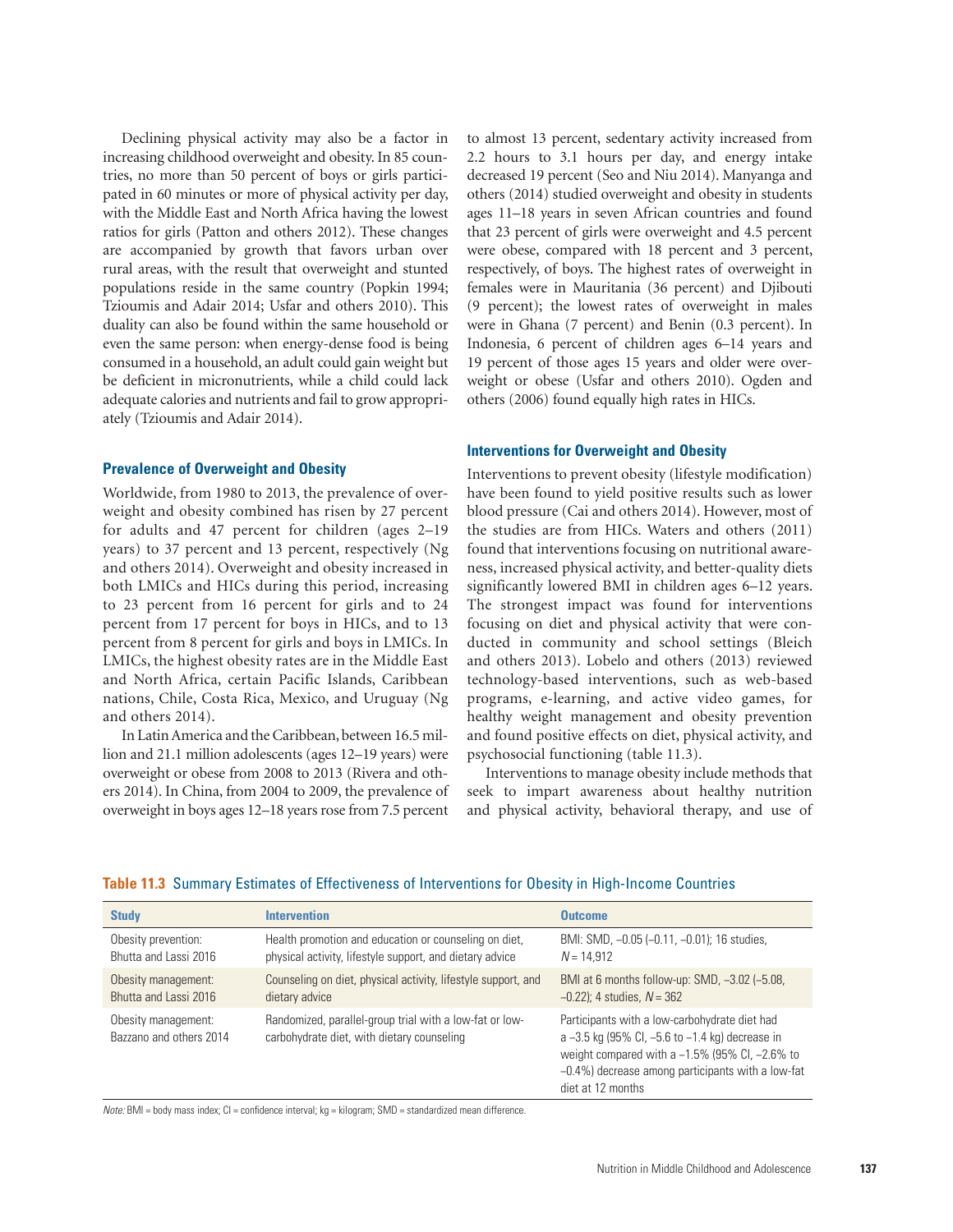medicine (orlistat, sibutramine, and metformin) or surgery. Such interventions have been found to decrease overweight in children and adolescents. Behavioral interventions lasting 12 months had the most effect on decreasing BMI, followed by behavioral interventions combined with medicine (Whitlock and others 2010). When combined with healthy lifestyle counseling, nutritional interventions were found to improve school performance, with increased physical activity linked to improved function, memory, and mathematics achievement (but not to reading, vocabulary, and language achievement); attention; inhibitory control; or simultaneous processing (Martin and others 2014). For severe obesity, behavioral and surgical interventions were found to lower BMI and improve functioning in adolescents, but surgery outperformed behavioral therapy for at least two years of follow-up (Ells and others 2015).

# MICRONUTRIENT DEFICIENCIES

Adolescents need more nutrients than adults because they gain at least 40 percent of their adult weight and 15 percent of their adult height during this period. Inadequate intake can lead to delayed sexual development and slower linear growth (Jacob and Nair 2012).

Cognitive growth also depends on micronutrients; B complex vitamins are important in neural communication, and their absence leads to depression (Black 2008). Vitamin B12, folate, and thiamine are important for neural pathways, and deficiency has been linked to impaired episodic memory and language issues (Black 2008). Iron is required for oligodendrocyte growth and neurotransmitter production, and deficiency affects cognition, memory, and social and motor development (Fretham, Carlson, and Georgeiff 2011). Iodine is involved in structural development, and its absence causes mental retardation (Kapil 2007). Zinc is found in the forebrain and hippocampus, and its deficiency is linked to impaired attention, learning, and memory, as well as to possible development of neuropsychological diseases (Nyaradi and others 2013).

Studies have found inconsistent impact of micronutrient supplementation on children ages 5–15 years in LMICs (Khor and Misra 2012). Iron has been shown to affect weight and mid-arm circumference in children older than age six years (Vucic and others 2013). Vitamin D has been linked to a healthy lipid profile, with higher levels associated with low triglycerides and low total cholesterol, including good ratios of low- to high-density cholesterol (Kelishadi, Farajzadegan, and Bahreynian 2014).

## **Prevalence of Micronutrient Deficiencies**

Iron deficiency anemia is one of the top five causes of years lost to disability (YLDs) and accounts for nearly 50 percent of total YLDs for adolescents (ages 10–19 years). It is the top cause of YLDs in boys and girls ages 10–14 years in South-East Asia and in boys in the Americas (WHO 2009). For 13,113 young people in the Islamic Republic of Iran, older adolescents (ages 14–17 years) had lower than recommended intake of vitamin A, calcium, and phosphorus; younger adolescents (ages 11–16 years) had lower than recommended intake of zinc, calcium, phosphorus, magnesium, and folate; and young adults (ages 18–28 years) had lower than recommended intake of folate, iron, and calcium (Akbari and Azadbakht 2014). In China, children younger than age 18 years were found to be deficient in vitamins A, B12, and K, as well as in iodine, iron, selenium, zinc, and calcium (Akbari and Azadbakht 2014). Children and women, including adolescent girls in resource-poor conditions, are especially vulnerable. Wong and others (2014) found lower than recommended intake of vitamins C and A and riboflavin in Asia, vitamin B6 in Africa, and folic acid in all regions studied. However, in Latin America and the Caribbean, the intake of vitamins A, C, B6, and riboflavin was higher than recommended.

#### **Interventions for Micronutrient Deficiencies**

Many children and adolescents have a micronutrientdeficient diet, and appropriate nutrient supplements are needed. Nutrients can be provided via tablets, powders sprinkled on food or mixed in water, and fortified spreads or snacks. Such foods need to have adequate amounts of energy and micronutrients, taste good, be clean and hygienic, and have a long shelf life (Nestel and others 2003). There is some indication that supplementation is helpful for healthy children. Multiple-micronutrient supplementation has been associated with a marginal increase in fluid intelligence and improved academic performance; however, more research is needed (Eilander and others 2010).

Given the persistence of iron-deficiency anemia, vitamin A deficiency, and iodine deficiency, food fortification (iron and iodine in salt), diet modification, and public health and disease control measures (deworming and malaria nets) may be needed (Ahluwalia 2002). In older populations, studies have not supported the use of antioxidant vitamins or mineral supplements (Dangour, Sibson, and Fletcher 2004). However, in children, adolescents, and women, iron supplementation has been found to increase attention, concentration, and intelligence (Falkingham and others 2010). In children younger than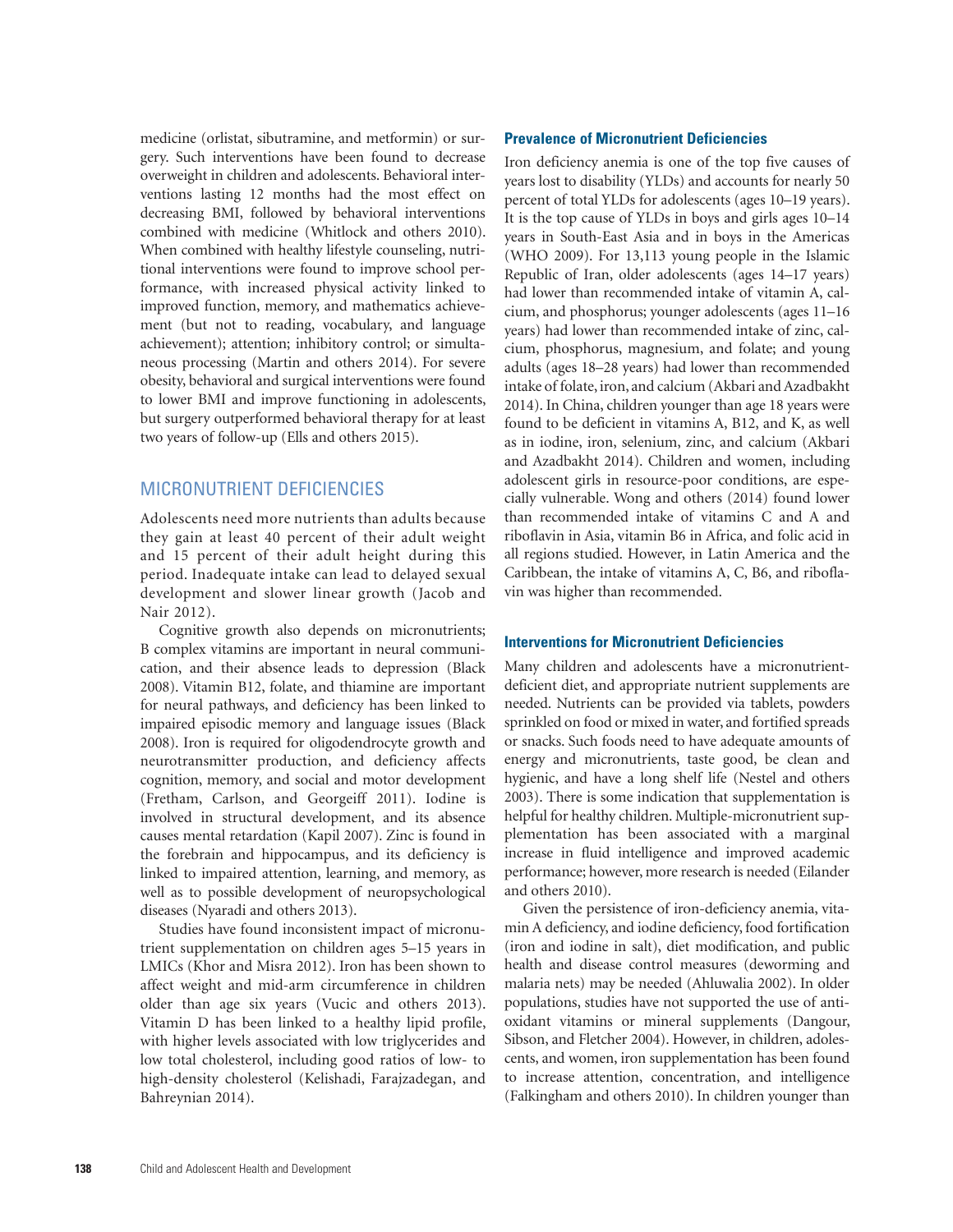| <b>Study</b>                           | <b>Intervention</b>                        | <b>Outcome</b>                                                                                          |
|----------------------------------------|--------------------------------------------|---------------------------------------------------------------------------------------------------------|
| Bhutta and Lassi<br>2016 (adolescents) | Daily iron supplementation                 | Anemia: RR, 0.60 (0.42, 0.86); 1 study, N = 238                                                         |
|                                        | Weekly iron and folic acid supplementation | Anemia: RR, 0.46 (0.23, 0.94); 4 studies, N = 852                                                       |
|                                        | Vitamin A supplementation                  | Anemia: RR, 0.73 (0.56, 0.93); 1 study, N = 138                                                         |
|                                        | Calcium supplementation                    | BMD change: MD, 1.09 (-0.15, 2.33); 1 study, $N = 53$                                                   |
|                                        |                                            | BMD change of hip after one-year supplementation: MD, 1.09 (-0.15,<br>2.33); 1 study, $N = 53$          |
|                                        |                                            | BMD change of hip after one-year supplementation: MD, 1.17 (-0.45,<br>2.79); 1 study, $N = 53$          |
|                                        |                                            | Mean birth weight: SMD, 0.47 $[-0.17, 1.10]$ ; 2 studies, N = 307                                       |
|                                        | Vitamin D                                  | Serum 25 hydroxy vitamin D (OH)D levels at three years: MD, 8.8 (-2.68,<br>20.28); 2 studies, $N = 588$ |
|                                        | Zinc supplementation                       | Hemoglobin: SMD, 4.81 (0.47, 8.66); 2 studies, $N = 494$                                                |
|                                        |                                            | Serum zinc: SMD, 4.28 (2.49, 6.06); 3 studies, N = 805                                                  |
|                                        | lodine supplementation                     | Thyroid-stimulating hormone: MD, 0.30 ( $-0.06$ , 0.66); 1 study, $N = 47$                              |
|                                        | Multiple micronutrients                    | Anemia: RR, 0.95 (0.76, 1.18); 1 study, N = 113                                                         |

#### **Table 11.4** Summary Estimates of the Effectiveness of Micronutrient Interventions

Note: BMD = bone mineral density; MD = mean difference; RR = relative risk; SMD = standardized mean difference.

age 18 years, calcium supplementation had a small positive effect on total body and upper-limb bone mineral density (Winzenberg and others 2006), but it did not lower the risk of fracture (Falkingham and others 2010). In pubertal girls, calcium supplementation was associated with increased bone mass during 18 months of intervention (Teegarden and Weaver 1994). Iodine supplementation via salt was found to decrease the risk of goiter, cretinism, low intelligence, and low urinary iodine excretion (Aburto and others 2014). More evidence is needed on supplementation for adolescents (table 11.4).

# NUTRITION FOR PREGNANT ADOLESCENTS

Nutrition for adolescents is important given that risk of preterm birth, low birth weight, asphyxia, stillbirth, and neonatal death are higher in adolescents than in young adults (ages 20–24 years) (WHO 2016a). Fall and others (2015) analyzed five longitudinal studies from Brazil, Guatemala, India, the Philippines, and South Africa and reported links between maternal and child undernutrition. They also reported adverse health outcomes in adults, including shorter height; less schooling; lower income or assets; lower–birth weight offspring; higher BMI; and harmful glucose concentrations, lipid profiles, and blood pressure. Undernutrition and low birth weight are further linked with some cancers and mental illnesses.

Overall, stunting is a strong indicator of lower human capital (WHO 2016b).

Adolescent girls are vulnerable to malnutrition secondary to the potential for pregnancy and socioeconomic adversity. Approximately 16 million girls ages 15–19 years give birth each year, accounting for 11 percent of total births and 23 percent of DALYs attributable to pregnancy and childbirth worldwide (WHO 2016a). Half of all births in this age group occur in seven countries: Bangladesh, Brazil, the Democratic Republic of Congo, Ethiopia, India, Nigeria, and the United States. Early pregnancies have significant health, social, and economic repercussions; 10 percent of all maternal deaths occur in adolescents, and 20 countries with the most adolescent maternal deaths account for 82 percent of all maternal deaths (Verguet and others 2017, chapter 28 in this volume; WHO 2016a). The risk of maternal mortality is higher in adolescents than in young adults ages 20–24 years, and 14 percent of all unsafe abortions occur in adolescents (Nove and others 2014). Pregnant adolescents are more likely to leave school; poorer and less educated adolescents are more likely to become pregnant (Nove and others 2014), which can result in transgenerational socioeconomic disadvantage (WHO 2007). Maternal malnutrition; micronutrient deficiency; obesity; gestational diabetes mellitus; and use of alcohol, tobacco, and psychotropic drugs affect mothers and their babies.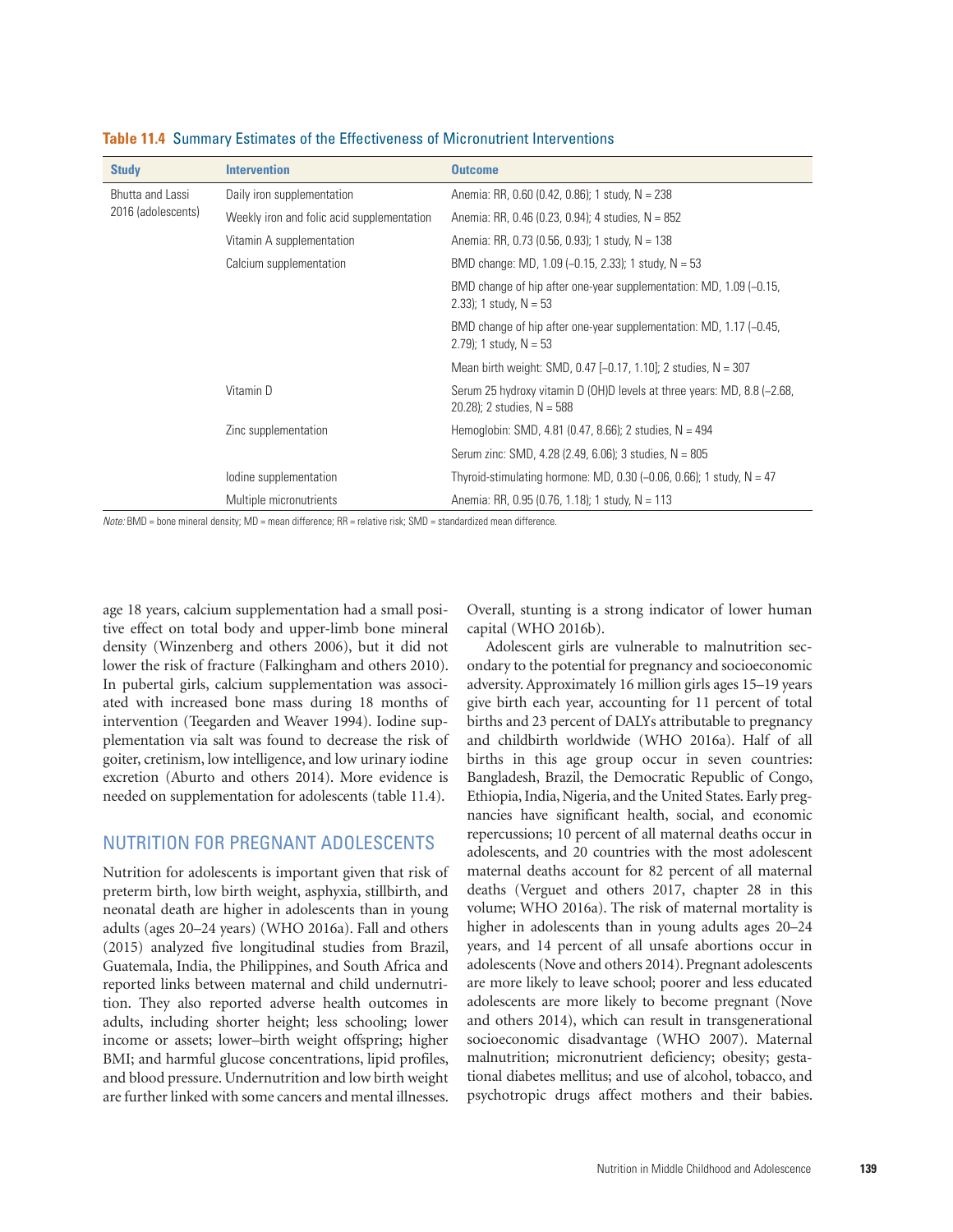Impaired fetal growth, more common in adolescent pregnancies, has been linked to adult diabetes (Sawyer and others 2012).

## **Interventions during Pregnancy**

Interventions for gestational diabetes mellitus in pregnant women have mixed results. Lassi and Bhutta (2015) found that healthy diet, increased physical activity, and strict glycemic control reduced the risk of gestational diabetes, decreased adiposity, and improved pregnancy outcomes in adolescents and women. However, Yin and others (2014) found no significant impact of physical activity on the risk of gestational diabetes. Mohd Yusof and others (2014) found no significant change in the risk of gestational diabetes with similar interventions, but they did find an association between earlier initiation of intervention and underweight babies. Behavioral therapy added to standard antenatal care can lead to lower gestational weight gain—a risk factor for gestational diabetes—in obese women without comorbid conditions (Mohd Yusof and others 2014). These studies do not provide evidence specifically for adolescent mothers.

Many studies have found that micronutrient supplementation during pregnancy is beneficial. Daily iron supplementation increases mean birth weight and decreases the risk of low-birth weight babies, and preventive iron supplementation decreases the risk of maternal anemia and iron deficiency at term (Pena-Rosas and others 2012). An intermittent regimen of iron and folic acid supplementation has been found to be as efficacious as a daily regimen, but with fewer side effects (Fernandez-Gaxiola and De-Regil 2011). No studies have specifically studied supplementation in pregnant adolescents.

Folic acid supplementation during pregnancy helps prevent neural tube defects (De-Regil and others 2010). It has also been found to decrease the incidence of megaloblastic anemia and increase mean birth weight (Lassi and others 2013). The evidence for vitamin A is mixed. Vitamin A decreases the risk of anemia, improves hemoglobin levels during pregnancy, and improves birth weight for women with human immunodeficiency virus, but it has no effect on other outcomes in pregnant women or infants (Thorne-Lyman and Fawzi 2012). Zinc fortification increases zinc serum levels and may improve growth (Das and others 2013). Vitamin D supplementation increases serum levels (Ota and others 2015). Calcium supplementation in both high- and low-dose regimens reduces hypertensive disorders during pregnancy and preterm births and increases birth weight (Hofmeyr,

Belizan, and von Dadelszen 2014). The WHO recommends iodine intake of 250 micrograms per day for pregnant women in iodine-deficient- endemic areas (Zimmermann 2009).

Protein energy supplementation has been found to affect pregnant women in general, especially if they are undernourished. This intervention increases mean birth weight and decreases the risk of low birth weight, small-for-gestational-age births, and stillbirths (Imdad and Bhutta 2012). Again, no studies have been conducted specifically on adolescent mothers. For the majority of micronutrients, evidence could not be found on adolescent populations; therefore, this is an area of research for countries where adolescent pregnancy is still common.

# EATING DISORDERS

The American Psychiatric Association (2013) defines an eating disorder as a continuous disturbance of food consumption that leads to either a different pattern of eating or different absorption of food and can cause significant physical or psychological complications. Disorders such as anorexia nervosa, bulimia nervosa, and binge-eating disorder cause nutritional problems including decreased growth, impaired weight gain, and poor oral health (Gonçalves and others 2013). Eating disorders at younger ages (11–17 years) have been linked to eating disorders, overweight, and depression at later ages (17–23 years) (Gonçalves and others 2013).

Anorexia is defined as low self-esteem and a fear of gaining weight; anorexic individuals are frequently severely underweight and amenorrheic (Seidenfeld, Sosin, and Rickert 2004). Anorexia can severely impair bone health, reduce physical and sexual growth, cause hormonal dysfunction, affect cognitive development, and predict future psychological disease (Donaldson and Gordon 2015; Seidenfeld, Sosin, and Rickert 2004). Mortality from anorexia is 12 times higher than mortality from any other cause for American women ages 15–24 years (Herpertz-Dahlmann, Bühren, and Seitz 2011). Bulimia is defined by episodes of binge eating followed by purging through forced vomiting or abuse of diet pills or laxatives and by compensating through excessive exercise (Seidenfeld, Sosin, and Rickert 2004). Adolescents with bulimia have higher suicidal ideation (53 percent of sample) than those with no psychopathology (4 percent) (Sullivan 1995).

Although the majority of the evidence is from HICs, similar patterns have been reported in uppermiddle-income countries. Girls are exposed to risk factors beginning in early adolescence. Peer pressure to be thin, thinness as the ideal body image, and dissatisfaction with current body type can increase the chances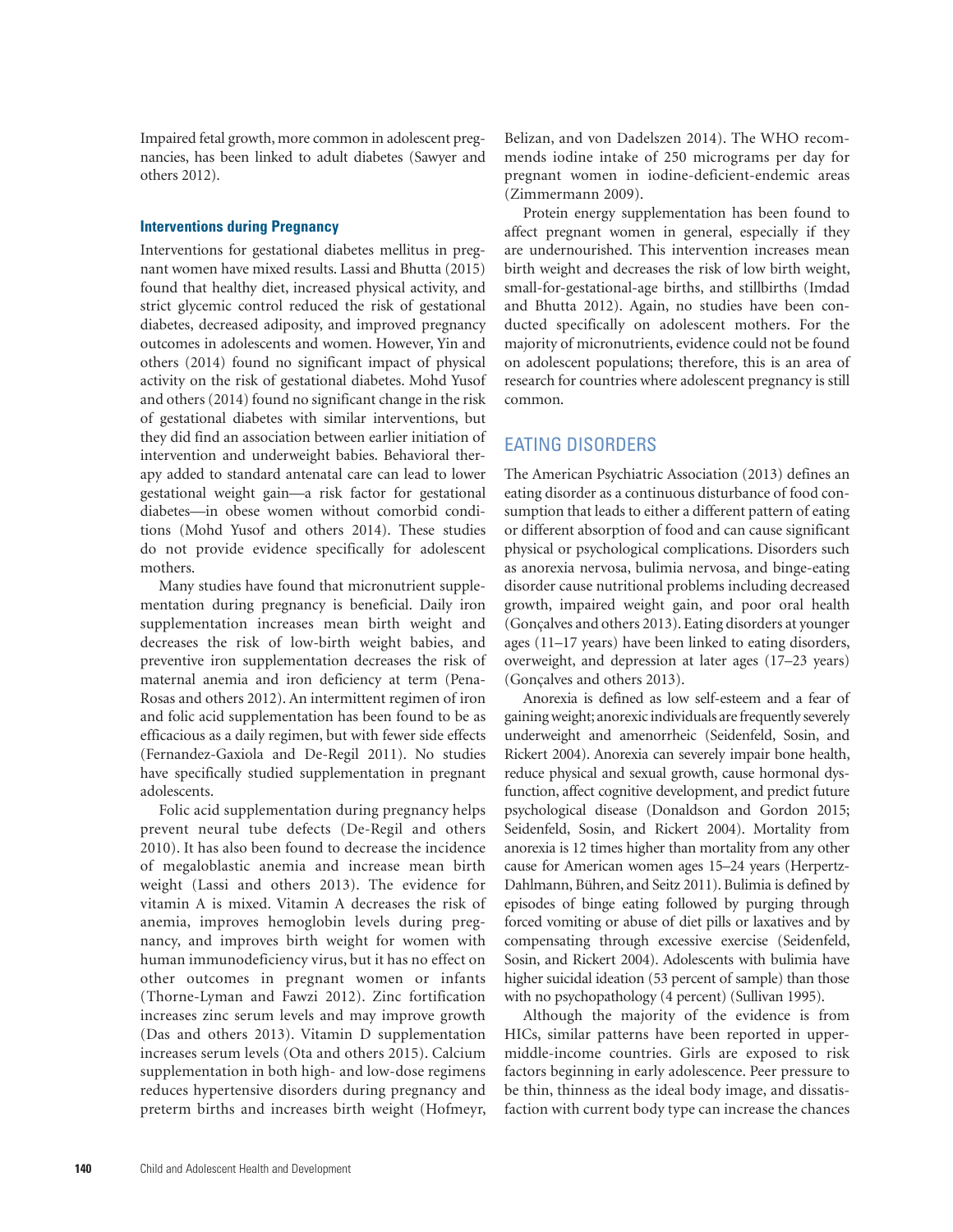that adolescents will develop eating disorders (Crow and others 2014). Adolescent girls who binge eat have high functional impairment and comorbid mental health problems. This behavior, along with weight concerns and other behaviors to control weight, were found to be associated with higher BMI two years later in teen girls in the United States (Rohde, Stice, and Marti 2015). Perhaps partly as a result of peer pressure in early adolescence, eating disorders develop most commonly in middle and late adolescence (Portela and others 2012).

## **Prevalence of Eating Disorders**

In 2010, 193.9 million DALYs were attributable to substance abuse and mental disorders (7.4 percent of all DALYs). Eating disorders accounted for 1.2 percent of DALYs attributable to mental and substance abuse. The highest amount of DALYs were reported in persons ages 10–28 years. In the United States, up to 30 million people suffer from eating disorders, with 86 percent of sufferers reporting onset before age 20 years and 43 percent at ages 16–20 years (Whiteford and others 2013). Multiple studies from the United States found that eating disorders were prevalent in 3.6 percent of adolescents and that 63 percent of these individuals had comorbid psychiatric disorders as well (Stice, Marti, and Rohde 2013); lifetime prevalence was 13 percent (Smink and others 2014). For a Dutch cohort of adolescents ages 11–19 years, Smink, van Hoeken, and Hoek (2012) found that lifetime prevalence was 1.7 percent for anorexia, 0.8 percent for bulimia, and 2.3 percent for binge-eating disorder in women; these disorders were rare for men. In the Islamic Republic of Iran, the prevalence of diagnosed eating disorders was 0.25 percent. Boys and girls scored much lower on the eating disorder examination questionnaire when compared with previous studies from Western countries (Nakai and others 2015). Although the occurrence of bulimia nervosa has decreased in recent decades, the overall incidence rate of anorexia nervosa has remained stable (Smink, van Hoeken, and Hoek 2012).

#### **Interventions for Eating Disorders**

Interventions that focus on prevention include media literacy and advocacy, psychological education, and self-esteem building (Nakai and others 2015). Interventions that focus on treatment include family therapy, individual therapy, cognitive behavioral therapy, interpersonal psychotherapy, cognitive training, dialectical behavior therapy, and enhanced cognitive behavioral therapy. Only family treatment behavioral therapy has been well established for anorexia. Newer or not well-established therapies include family treatment behavior and supportive individual therapy for bulimia and Internet-delivered cognitive behavioral therapy for binge-eating disorder (Dobbins and others 2013). It is impossible to compare effectiveness because studies use different methods to measure outcomes.

# **CONCLUSIONS**

Malnutrition in adolescence has been a neglected area of research and programming globally. The evidence for effective interventions to address nutritional problems in LMICs is particularly weak. In particular, proven effective responses for stunting, overweight and obesity, and micronutrient deficiencies are not yet available. From HICs, there is some evidence on interventions for eating disorders and obesity, although much further work is needed in these settings as well.

Yet there is an emerging double nutritional threat to child and adolescent health in LMICs. To reduce deficiency-related malnutrition while preventing overweight and obesity, integrated adolescent health programs are needed that prevent infection, improve diet quality, and encourage physical activity. Although the double burden of nutrient deficiency, coupled with overweight and obesity, is increasing in LMICs, policies in most countries focus almost exclusively on undernutrition in multiple forms; only a few countries have implemented national policies to prevent obesity. In view of the rapidly growing number of adolescents who are overweight or obese, the detrimental effects of obesity on health, and the costs to health care systems, programs to monitor and prevent unhealthy weight gain in children and adolescents are urgently needed (Lassi and others 2015).

## **NOTE**

World Bank Income Classifications as of July 2014 are as follows, based on estimates of gross national income (GNI) per capita for 2013:

- Low-income countries  $(LICs) = US$1,045$  or less
- Middle-income countries (MICs) are subdivided: a) lower-middle-income  $=$  US\$1,046 to US\$4,125
	- b) upper-middle-income (UMICs) = US\$4,126 to US\$12,745
- High-income countries  $(HICs) = US$12,746$  or more.

## **REFERENCES**

Aburto, N. J., M. Abudou, V. Candeias, and T. Wu. 2014. *Effect and Safety of Salt Iodization to Prevent Iodine Deficiency Disorders: A Systematic Review with Meta-Analyses.* WHO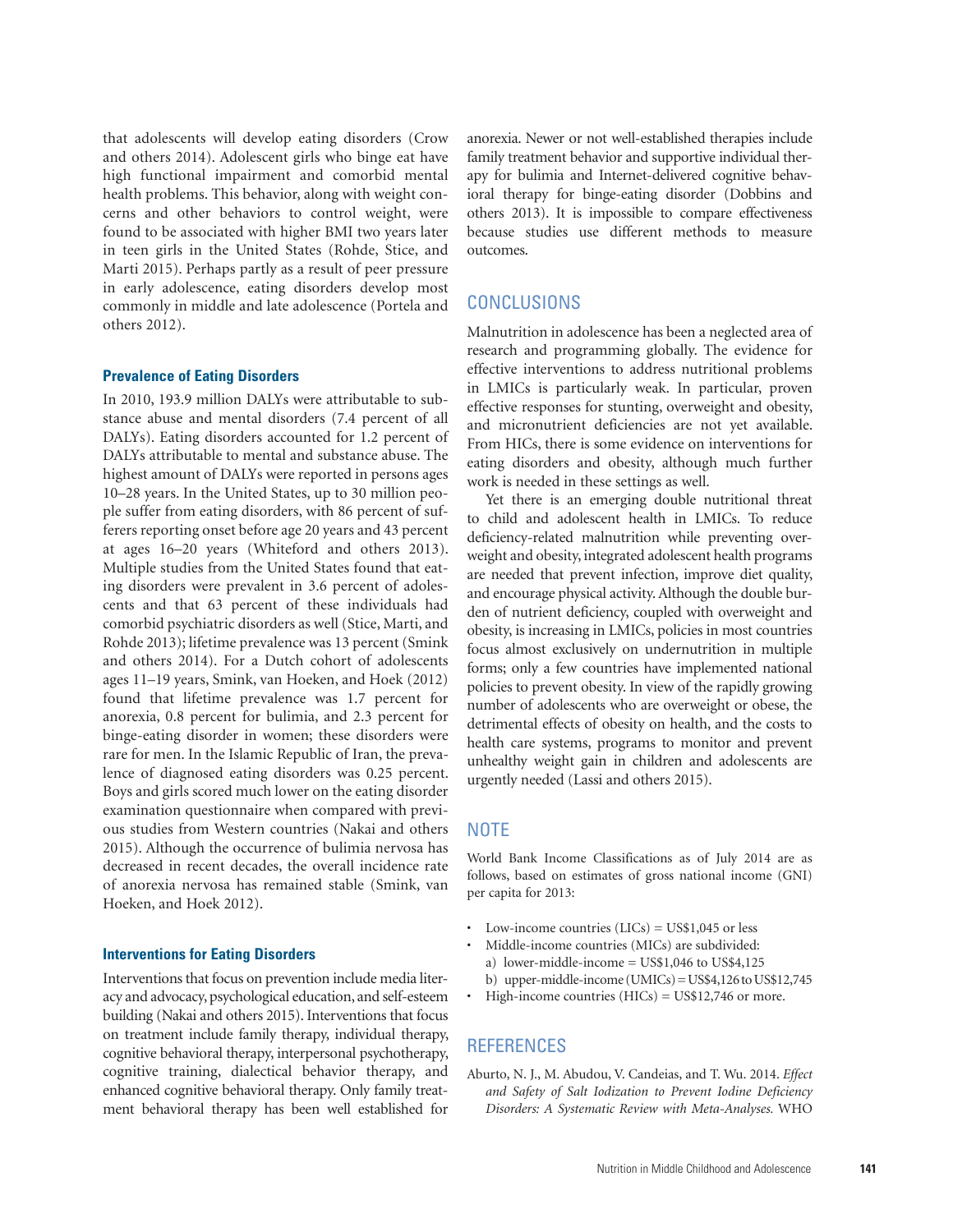eLibrary of Evidence for Nutrition Actions (eLENA). Geneva: WHO.

- Adair, L. S., and T. J. Cole. 2003. "Rapid Child Growth Raises Blood Pressure in Adolescent Boys Who Were Thin at Birth." *Hypertension* 41: 451–56.
- Afshin, A., R. Micha, M. Webb, S. Capewell, L. Whitsel, and others. 2017. "Effectiveness of Dietary Policies to Reduce Noncommunicable Diseases." In *Disease Control Priorities*  (third edition): Volume 5, *Cardiovascular, Respiratory, and Related Diseases,* edited by D. Prabhakaran, S. Anand, T. Gaziano, J.-C. Mbanya, Y. Wu, and R. Nugent. Washington, DC: World Bank.
- Ahluwalia, N. 2002. "Intervention Strategies for Improving Iron Status of Young Children and Adolescents in India." *Nutrition Reviews* 60 (5 Pt 2): S115–17.
- Ahmed, F., A. Rahman, A. N. Noor, M. Akhtaruzzaman, and R. Hughes. 2006. "Anaemia and Vitamin A Status among Adolescent Schoolboys in Dhaka City, Bangladesh." *Public Health Nutrition* 9: 345–50.
- Akbari, F., and L. Azadbakht. 2014. "A Systematic Review on Diet Quality among Iranian Youth: Focusing on Reports from Tehran and Isfahan." *Archive of Iranian Medicine*  17: 574–84.
- Alam, N., S. K, Roy, T. Ahmed, and A. M. Ahmed. 2010. "Nutritional Status, Dietary Intake, and Relevant Knowledge of Adolescent Girls in Rural Bangladesh." *Journal of Health, Population and Nutrition* 28 (1): 86–94.
- American Psychiatric Association. 2013. "Feeding and Eating Disorders." In *Diagnostic and Statistical Manual of Mental Disorders*. Washington, DC: American Psychiatric Association. [http://www.dsm5.org/documents/eating%20](http://www.dsm5.org/documents/eating%20disorders%20fact%20sheet.pdf) [disorders%20fact%20sheet.pdf.](http://www.dsm5.org/documents/eating%20disorders%20fact%20sheet.pdf)
- Barugahara, E. I., J. Kikafunda, and W. M. Gakenia. 2013. "Prevalence and Risk Factors of Nutritional Anaemia among Female School Children in Masindi District, Western Uganda." *African Journal of Food, Agriculture, Nutrition, and Development* 13: 7679–92.
- Bazzano, L. A., T. Hu, K. Reynolds, L. Yao, C. Bunol, and others. 2014. "Effects of Low-Carbohydrate and Low-Fat Diets: A Randomized Control Trial." *Annals of Internal Medicine* 161 (5): 309–18. doi:10.7326/M14-0180.
- Bhutta, Z. A., and Z. S. Lassi. 2016. "Nutrition for Adolescents and Young Women: Recommendations." *Annals of the New York Academy of Sciences*. [Submitted].
- Black, M. M. 2008. "Effects of Vitamin B12 and Folate Deficiency on Brain Development in Children." *Food and Nutrition Bulletin* 29 (Suppl 2): S126–31.
- Bleich, S. N., J. Segal, Y. Wu, R. Wilson, and Y. Wang. 2013. "Systematic Review of Community-Based Childhood Obesity Prevention Studies." *Pediatrics* 132: e201.
- Borja, J. D. 2013. "The Impact of Early Nutrition on Health: Key Findings from the Cebu Longitudinal Health and Nutrition Survey." *Malaysian Journal of Nutrition* 19 (1): 1–8.
- Bull, F., S. Goenka, V. Lambert, and M. Pratt. 2017. "Physical Activity for the Prevention of Cardiometabolic Disease." In *Disease Control Priorities* (third edition): Volume 5*, Cardiovascular, Respiratory, and Related Diseases,* edited by

D. Prabhakaran, S. Anand, T. Gaziano, J.-C. Mbanya, Y. Wu, and R. Nugent. Washington, DC: World Bank.

- Bundy, D. A. P., N. de Silva, S. Horton, G. C. Patton, L. Schultz, and D. T. Jamison. 2017. "Child and Adolescent Health and Development: Realizing Neglected Potential." In *Disease Control Priorities* (third edition): Volume 8, *Child and Adolescent Health and Development,* edited by D. A. P. Bundy, N. de Silva, S. Horton, D. T. Jamison, and G. C. Patton. Washington, DC: World Bank.
- Cai, L., Y. Wu, R. F. Wilson, J. B. Segal, M. T. Kim, and others. 2014. "Effect of Childhood Obesity Prevention Programs on Blood Pressure: A Systematic Review and Meta-Analysis." *Circulation* 129 (18): 1832–39.
- Caprio, S., G. Cline, S. Boulware, C. Permanente, G. I. Shulman, and others. 1994. "Effects of Puberty and Diabetes on Metabolism of Insulin-Sensitive Fuels." *American Journal of Physiology* 266 (6 Pt 1): E885–91.
- Creed-Kanashiro, H. M., T. G. Uribe, R. M. Bartolini, M. N. Fukumoto, T. T. Lopez, and others. 2000. "Improving Dietary Intake to Prevent Anemia in Adolescent Girls through Community Kitchens in a Periurban Population of Lima, Peru." *Journal of Nutrition* 130 (Suppl 2): S459–61.
- Crow, S. J., S. A. Swanson, D. Le Grange, E. H. Feig, and K. R. Merikangas. 2014. "Suicidal Behavior in Adolescents and Adults with Bulimia Nervosa." *Comprehensive Psychiatry* 55 (7): 1534–39.
- Dangour, A. D., V. L. Sibson, and A. E. Fletcher. 2004. "Micronutrient Supplementation in Later Life: Limited Evidence for Benefit." *Journal of Gerontology Series A: Biological Sciences and Medical Sciences* 59: 659–73.
- Das, J. K., R. Kumar, R. A. Salam, and Z. A. Bhutta. 2013. "Systematic Review of Zinc Fortification Trials." *Annals of Nutrition and Metabolism* 62 (Suppl 1): 44–56.
- Dobbins, M., H. Husson, K. DeCorby, and R. L. LaRocca. 2013. "School-Based Physical Activity Programs for Promoting Physical Activity and Fitness in Children and Adolescents Aged 6 to 18." *Cochrane Database of Systematic Reviews* 2: CD007651.
- Doku, D., L. Koivusilta, S. Raisamo, and A. Rimpelä. 2013. "Socio-Economic Differences in Adolescents' Breakfast Eating, Fruit and Vegetable Consumption and Physical Activity in Ghana." *Public Health Nutrition* 16: 864–72.
- Donaldson, A. A., and C. M. Gordon. 2015. "Skeletal Complications of Eating Disorders." *Metabolism* 64: 943–51.
- Dror, D. K., and L. H. Allen. 2014. "Dairy Product Intake in Children and Adolescents in Developed Countries: Trends, Nutritional Contribution, and a Review of Association with Health Outcomes." *Nutrition Reviews* 72 (2): 68–81.
- Eilander, A., T. Gera, H. S. Sachdev, C. Transler, H. C. van der Knaap, and others. 2010. "Multiple Micronutrient Supplementation for Improving Cognitive Performance in Children: Systematic Review of Randomized Controlled Trials." *American Journal of Clinical Nutrition*  91: 115–30.
- Ells, L. J., E. Mead, G. Atkinson, E. Corpeleijn, K. Roberts, and others. 2015. "Surgery for the Treatment of Obesity in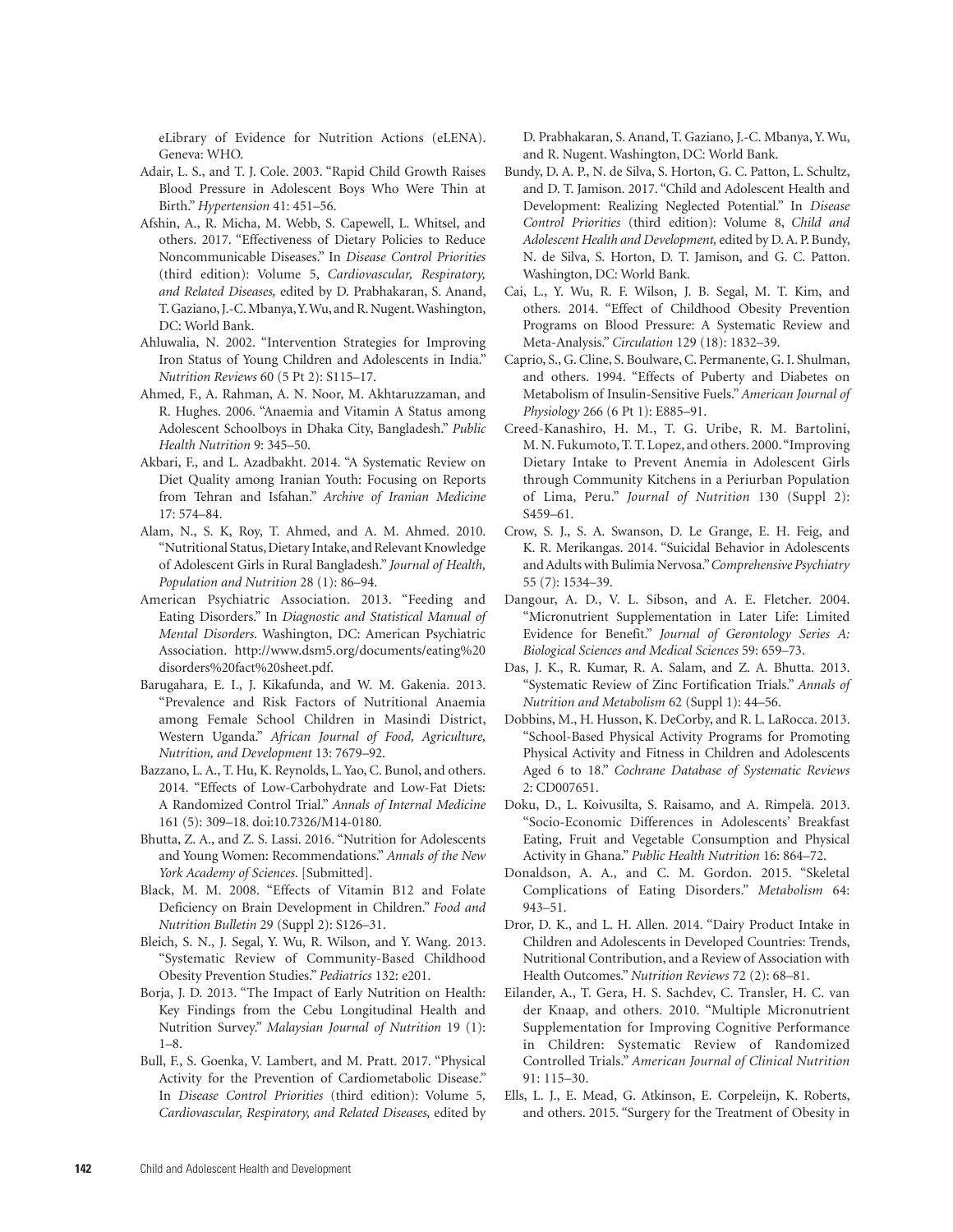Children and Adolescents." *Cochrane Database of Systematic Reviews* 6: CD011740.

- Falkingham, M., A. Abdelhamid, P. Curtis, S. Fairweather-Tait, L. Dye, and others. 2010. "The Effects of Oral Iron Supplementation on Cognition in Older Children and Adults: A Systematic Review and Meta-Analysis." *Journal of Nutrition* 25: 4.
- Fall, C. H. D., H. S. Sachdev, C. Osmond, M. C. Restrepo-Mendez, C. Victora, and others. 2015. "Association between Maternal Age at Childbirth and Child and Adult Outcomes in the Offspring: A Prospective Study in Five Low-Middle-Income Countries (COHORTS COLLABORATIONS)." *The Lancet Global Health* 3 (7): e366–77.
- Fernandez-Gaxiola, A. C., and L. M. De-Regil. 2011. "Intermittent Iron Supplementation for Reducing Anaemia and Its Associated Impairments in Menstruating Women." *Cochrane Database of Systematic Reviews* 12: CD009218.
- Ferraro, K. F., R. J. Thorpe, and J. A. Wilkinson. 2003. "The Life Course of Severe Obesity: Does Childhood Overweight Matter?" *Journal of Gerontology Series B: Psychological Sciences and Social Sciences* 58: S110–19.
- Fretham, S. J. B., E. S. Carlson, and M. K. Georgeiff. 2011. "The Role of Iron in Learning and Memory." *Advances in Nutrition* 2: 112–21.
- Galloway, R. 2017. "Global Nutrition Outcomes at Ages 5 to 19." In *Disease Control Priorities* (third edition): Volume 8, *Child and Adolescent Health and Development*, edited by Bundy, D. A. P., N. de Silva, S. Horton, D. T. Jamison, and G. C. Patton. Washington, DC: World Bank.
- Gonçalves, J. A., E. A. Moreira, E. B. Trindade, and G. M. Fiates. 2013. "Eating Disorders in Childhood and Adolescence." *Revista Paulista de Pediatria* 31: 96–103.
- Guo, S. S., A. F. Roche, W. C. Chumlea, J. D. Gardner, and R. M. Siervogel. 1994. "The Predictive Value of Childhood Body Mass Index Values for Overweight at Age 35." *American Journal of Clinical Nutrition* 59: 810–19.
- Herpertz-Dahlmann, B., K. Bühren, and J. Seitz. 2011. "Anorexia Nervosa in Childhood and Adolescence: Course and Significance for Adulthood." *Nervenarzt* 82: 1093–99.
- Hofmeyr, G. J., J. M. Belizan, and P. von Dadelszen. 2014. "Low-Dose Calcium Supplementation for Preventing Pre-Eclampsia: A Systematic Review and Commentary." *BJOG*  121: 951–57.
- Imdad, A., and Z. A. Bhutta. 2012. "Maternal Nutrition and Birth Outcomes: Effect of Balanced Protein-Energy Supplementation." *Paediatric and Perinatal Epidemiology* 26 (Suppl 1): 178–90.
- Jacob, J. A., and M. K. Nair. 2012. "Protein and Micronutrient Supplementation in Complementing Pubertal Growth." *Indian Journal of Pediatrics* 79 (Suppl 1): S84–91.
- Kapil, U. 2007. "Health Consequences of Iodine Deficiency." *Sultan Qaboos University Medical Journal* 7 (3): 267–72.
- Kawade, R. 2012. "Zinc Status and Its Association with the Health of Adolescents: A Review of Studies in India." *Global Health Action* 5: 7353.
- Keino, S., G. Plasqui, G. Ettyang, and B. van den Borne. 2014. "Determinants of Stunting and Overweight among Young Children and Adolescents in Sub-Saharan Africa." *Food and Nutrition Bulletin* 35: 167–78.
- Kelishadi, R., Z. Farajzadegan, and M. Bahreynian. 2014. "Association between Vitamin D Status and Lipid Profile in Children and Adolescents: A Systematic Review and Meta-Analysis." *International Journal of Food Sciences and Nutrition* 65: 404–10.
- Khor, G. L., and S. Misra. 2012. "Micronutrient Interventions on Cognitive Performance of Children Aged 5–15 Years in Developing Countries." *Asia Pacific Journal of Clinical Nutrition* 21 (4): 476–86.
- Lassi, Z. S., and Z. A. Bhutta. 2015. "Obesity, Pre-Diabetes, and Diabetes in Adolescents and Women: Evidence-Based Interventions." Nestlé Nutrition Institute Workshops Series.
- Lassi, Z. S., R. A. Salam, J. K. Das, J. Wazny, and Z. A. Bhutta. 2015. "An Unfinished Agenda on Adolescent Health: Opportunities for Interventions." *Seminars in Perinatology* 39: 353–60.
- Lassi, Z. S., R. A. Salam, B. A. Haider, and Z. A. Bhutta. 2013. "Folic Acid Supplementation during Pregnancy for Maternal Health and Pregnancy Outcomes." *Cochrane Database of Systematic Reviews* 3: CD006896.
- Li, M., M. J. Dibley, D. Sibbritt, and H. Yan. 2008. "Factors Associated with Adolescents' Overweight and Obesity at Community, School, and Household Levels in Xi'an City, China: Results of Hierarchical Analysis." *European Journal of Clinical Nutrition* 62: 635–43.
- Lobelo, F., I. Garcia de Quevedo, C. K. Holub, B. J. Nagle, E. M. Arredondo, and others. 2013. "School-Based Programs Aimed at the Prevention and Treatment of Obesity: Evidence-Based Interventions for Youth in Latin America." *Journal of School Health* 83: 668–77.
- Lopes, T. S., R. Sichieri, R. Salles-Costa, G. V. Veiga, and R. A. Pereira. 2013. "Family Food Insecurity and Nutritional Risk in Adolescents from a Low-Income Area of Rio de Janeiro, Brazil." *Journal of Biosocial Science* 45: 661–74.
- Malik, V., and F. Hu. 2017. "Weight Management." In *Disease Control Priorities* (third edition): Volume 5, *Cardiovascular, Respiratory, and Related Diseases,* edited by D. Prabhakaran, S. Anand, T. Gaziano, J.-C. Mbanya, Y. Wu, and R. Nugent. Washington, DC: World Bank.
- Mann, S. K., S. Kaur, and K. Bains. 2002. "Iron and Energy Supplementation Improves the Physical Work Capacity of Female College Students." *Food and Nutrition Bulletin* 23: 57–64.
- Manyanga, T., H. El-Sayed, D. T. Doku, and J. R. Randall. 2014. "The Prevalence of Underweight, Overweight, Obesity, and Associated Risk Factors among School-Going Adolescents in Seven African Countries." *BMC Public Health* 14: 887.
- Marshall, S., T. Burrows, and C. E. Collins. 2014. "Systematic Review of Diet Quality Indices and Their Associations with Health-Related Outcomes in Children and Adolescents." *Journal of Human Nutrition and Dietetics* 27: 577–98.
- Martin, A., D. H. Saunders, S. D. Shenkin, and J. Sproule. 2014. "Lifestyle Intervention for Improving School Achievement in Overweight or Obese Children and Adolescents." *Cochrane Database of Systematic Reviews* 3: CD009728.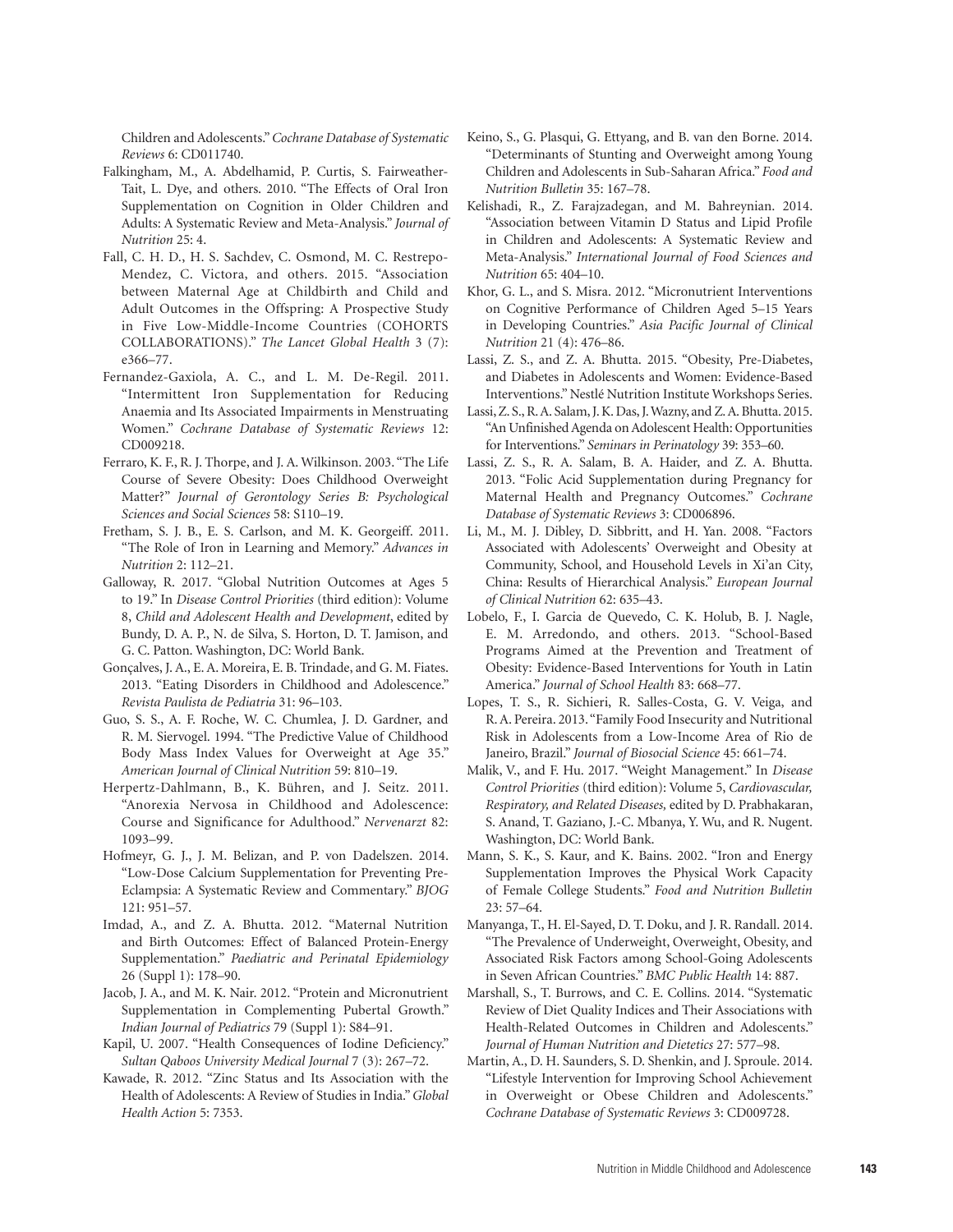- Matsuzaki, M., H. Kuper, B. Kulkarni, G. B. Ploubidis, J. C. Wells, and others. 2015. "Adolescent Undernutrition and Early Adulthood Bone Mass in an Urbanizing Rural Community in India." *Archives of Osteoporos*is 10: 29.
- Mohd Yusof, B. N., S. Firouzi, Z. Mohd Shariff, N. Mustafa, N. A. Mohamed Ismail, and others. 2014. "Weighing the Evidence of Low Glycemic Index Dietary Intervention for the Management of Gestational Diabetes Mellitus: An Asian Perspective." *International Journal of Food Science and Nutrition* 65: 144–50.
- Moreno, L. A., F. Gottrand, I. Huybrechts, J. R. Ruiz, M. González-Gross, and others. 2014. "The HELENA (Healthy Lifestyle in Europe by Nutrition in Adolescence) Study 1–3." *Advances in Nutrition* 5: S615–23.
- Mozaffarian, D., T. Hao, E. B. Rimm, W. C. Willett, and F. B. Hu. 2011. "Changes in Diet and Lifestyle and Long-Term Gain in Women and Men." *New England Journal of Medicine* 364 (25): 2392–404.
- Nago, E. S., C. K. Lachat, L. Huybregts, D. Roberfroid, R. A. Dossa, and others. 2010. "Food, Energy, and Macronutrient Contribution of Out-of-Home Foods in School-Going Adolescents in Cotonou, Benin." *British Journal of Nutrition* 103: 281–88.
- Nakai, Y., S. Noma, K. Nin, S. Teramukai, and S. A. Wonderlich. 2015. "Eating Disorder Behaviors and Attitudes in Japanese Adolescent Girls and Boys in High Schools." *Psychiatry Research* 230: 722–24.
- Nestel, P., A. Briend, B. de Benoist, E. Decker, E. Ferguson, and others. 2003. "Complementary Food Supplements to Achieve Micronutrient Adequacy for Infants and Young Children." *Journal of Pediatric Gastroenterology and Nutrition* 36: 316–28.
- Ng, M., T. Fleming, M. Robinson, B. Thomson, N. Graetz, and others. 2014. "Global, Regional, and National Prevalence of Overweight and Obesity in Children and Adults during 1980–2013: A Systematic Analysis for the Global Burden of Disease Study 2013." *The Lancet* 384 (9945): 766–81.
- Nove, A., Z. Matthews, S. Neal, and A. V. Camacho. 2014. "Maternal Mortality in Adolescents Compared with Women of Other Ages: Evidence from 144 Countries." *The Lancet Global Health* 2 (3): e155–64.
- Nyaradi, A., J. Li, S. Hickling, J. Foster, W. H. Oddy, and others. 2013. "The Role of Nutrition in Children's Neurocognitive Development, from Pregnancy through Childhood." *Frontiers in Human Neuroscience* 7: 97.
- Ochola, S., and P. K. Masibo. 2014. "Dietary Intake of Schoolchildren and Adolescents in Developing Countries." *Annals of Nutrition and Metabolism* 64 (Suppl 2): 24–40.
- Ogden, C. L., M. D. Carroll, L. R. Curtin, M. A. McDowell, C. J. Tabak, and others. 2006. "Prevalence of Overweight and Obesity in the United States, 1999–2004." *Journal of the American Medical Association* 295 (13): 1549–55.
- Ota, E., R. Mori, P. Middleton, R. Tobe-Gai, K. Mahomed, and others. 2015. "Zinc Supplementation for Improving Pregnancy and Infant Outcome." *Cochrane Database of Systematic Reviews.* 7: CD000230. doi: 10.1002/14651858 .CD000230.pub4.
- Park, M. H., C. Falconer, R. M. Viner, and S. Kinra. 2012. "The Impact of Childhood Obesity on Morbidity and Mortality in Adulthood: A Systematic Review." *Obesity Reviews* 13 (11): 985–1000.
- Patton, G. C., C. Coffey, C. Cappa, D. Currie, L. Riley, and others. 2012. "Health of the World's Adolescents: A Synthesis of Internationally Comparable Data." *The Lancet* 379 (9826): 1665–75.
- Patton, G. C., S. M. Sawyer, J. S. Santelli, D. A. Ross, R. Afifi, and others. 2016. "Our Future: A *Lancet* Commission on Adolescent Health and Well Being." *The Lancet* 387 (10036): 2423–78.
- Pena-Rosas, J. P., L. M. De-Regil, T. Dowswell, and F. E. Viteri. 2012. "Daily Oral Iron Supplementation during Pregnancy." *Cochrane Database of Systematic Reviews* 12: CD004736.
- Popkin, B. M. 1994. "The Nutrition Transition in Low-Income Countries: An Emerging Crisis." *Nutrition Reviews* 52 (9): 285–98.
- Portela, S. M. L., R. J. H. da Costa, G. M. Mora, and R. M. Raich. 2012. "Epidemiology and Risk Factors of Eating Disorder in Adolescence: A Review." *Nutrición Hospitalaria* 27: 391–401.
- Reilly, J. J., and J. Kelly. 2011. "Long-Term Impact of Overweight and Obesity in Childhood and Adolescence on Morbidity and Premature Mortality in Adulthood: Systematic Review." *International Journal of Obesity* 35: 891–98.
- Rivera, J. Á., T. G. de Cossío, L. S. Pedraza, T. C. Aburto, T. G. Sánchez, and others. 2014. "Childhood and Adolescent Overweight and Obesity in Latin America: A Systematic Review." *The Lancet Diabetes and Endocrinol*ogy 2 (4): 321–32.
- Rohde, P., E. Stice, and C. N. Marti. 2015. "Development and Predictive Effects of Eating Disorder Risk Factors during Adolescence: Implications for Prevention Efforts." *International Journal of Eating Disorders* 48: 187–98.
- Rytter, M. J., L. Kolte, A. Briend, H. Friis, and V. B. Christensen. 2014. "The Immune System in Children with Malnutrition: A Systematic Review." *PLoS One* 9: e105017.
- Sawyer, S. M., R. A. Afifi, L. H. Bearinger, S. Blakemore, B. Dick, and others. 2012. "Adolescence: A Foundation for Future Health." *The Lancet* 379 (9826): 1630–40.
- Seidenfeld, M. E., E. Sosin, and V. I. Rickert. 2004. "Nutrition and Eating Disorders in Adolescents." *Mount Sinai Journal of Medicine* 71: 155–61.
- Seo, D. C., and J. Niu. 2014. "Trends in Underweight and Overweight/Obesity Prevalence in Chinese Youth, 2004– 2009." *International Journal of Behavioral Medicine* 21: 682–90.
- Seymour, M., S. L. Hoerr, and Y. L. Huang. 1997. "Inappropriate Dieting Behaviors and Related Lifestyle Factors in Young Adults: Are College Students Different?" *Journal of Nutrition Education* 29: 21–26.
- Smink, F. R., D. van Hoeken, and H. W. Hoek. 2012. "Epidemiology of Eating Disorders: Incidence, Prevalence and Mortality Rates." *Current Psychiatric Report* 14 (4): 406–14.
- Smink, F. R., D. van Hoeken, A. J. Oldehinkel, and H. W. Hoek. 2014. "Prevalence and Severity of DSM-5 Eating Disorders